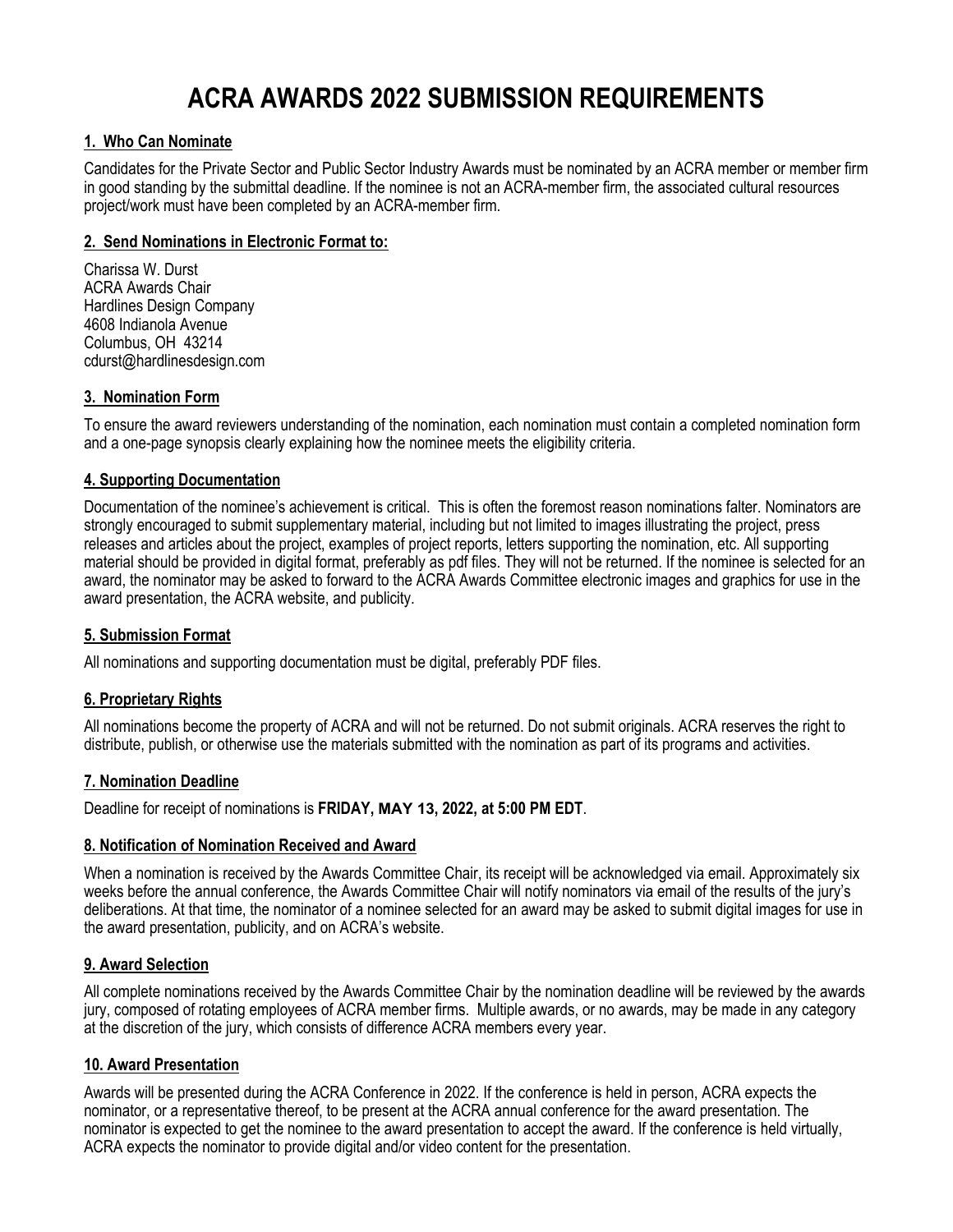# **ACRA AWARDS 2022 CATEGORIES**

ACRA Awards recognize private and public sector clients of ACRA member firms for CRM accomplishments and commitments exceeding those required by various laws and regulations. ACRA Awards also recognize ACRA member firms or employees thereof who have made a long-term and on-going public service commitment to CRM. The deadline for receipt of nominations is **FRIDAY, MAY 13, 2022, 5 PM, EDT.** Awards will be presented during the ACRA 2022 Conference. Award categories:

# **Industry Award-Private Sector**

Presented to an ACRA firm's private sector client who has demonstrated accomplishments and commitments above and beyond those required to meet laws and regulations pertaining to CRM. Recognition can be for completed single or multiple projects, or for an on-going commitment.

Eligibility criteria include nomination by an ACRA member firm in good standing, industry client's use of an ACRA member firm in good standing, documentation of the nominee's adherence to following the spirit and letter of cultural resource laws, regulations, or standards, the nominee's commitment to support outstanding research or documentation, and examples of their projects, actions, or funding support documenting work *above and beyond* simple compliance with the law.

# **Industry Award-Public Sector**

Presented to an ACRA firm's public sector client who has demonstrated accomplishments and commitments above and beyond those required to meet laws and regulations pertaining to CRM. Recognition can be for completed single or multiple projects, or for an on-going commitment.

Eligibility criteria include nomination by an ACRA member firm in good standing, public sector client's use of an ACRA member firm in good standing, documentation of the nominee's adherence to following the spirit and letter of cultural resource laws, regulations, or standards, the nominee's commitment to support outstanding research or documentation, and examples of their projects, actions, or funding support documenting work *above and beyond* simple compliance with the law.

# **Public Service Award**

Presented to an ACRA company, or current employee thereof, who has made a long-term contribution to the study, management, and/or preservation of cultural resources, or who has contributed volunteer efforts and resources for the betterment of their immediate community, county, state, etc. Contributions may include, but are not limited to, training students for CRM careers, internships, and the development and delivery of environmental, preservation, and interpretive programs.

Eligibility criteria include nomination, by anyone, of an ACRA member firm or current employee thereof in good standing, and documentation of a long-term and ongoing commitment to volunteer or community service, or a specific event or project, that went *above and beyond* what is typically expected for donated or volunteer services.

#### **Submitting Nominations:**

- The nomination form and instructions are available on the ACRA website http://acra-crm.org/.
- Multiple nominations can be made in any category.
- Supporting documentation is critical and must emphasize the nominee's achievements. *Poor documentation that the nominee went above and beyond what is required by law is often the foremost reason a nomination is not selected for an award*. Supporting documentation includes, but is not limited to, images illustrating the project, press releases and articles about the project, examples of project reports, letters supporting the nomination, etc. All supporting material should be provided in digital format, preferably as PDF files. They will not be returned. Do not send originals.
- Also note that jurors may consist of anyone in the CRM industry, not just in your field. The juror may not automatically understand your assumptions about the project, so please explain them.
- Submit one digital copy of your nomination form and supporting documentation.
- Please direct any questions to Charissa W. Durst, ACRA Awards Committee Chair, Hardlines Design Company, (614) 784-8733, cdurst@hardlinesdesign.com.

If the conference is held in person, ACRA expects the nominator, or a representative thereof, to be present at the ACRA annual conference for the award presentation. The nominator is expected to get the nominee to the award presentation to accept the award. If the conference is held virtually, ACRA expects the nominator to provide digital and/or video content for the presentation.